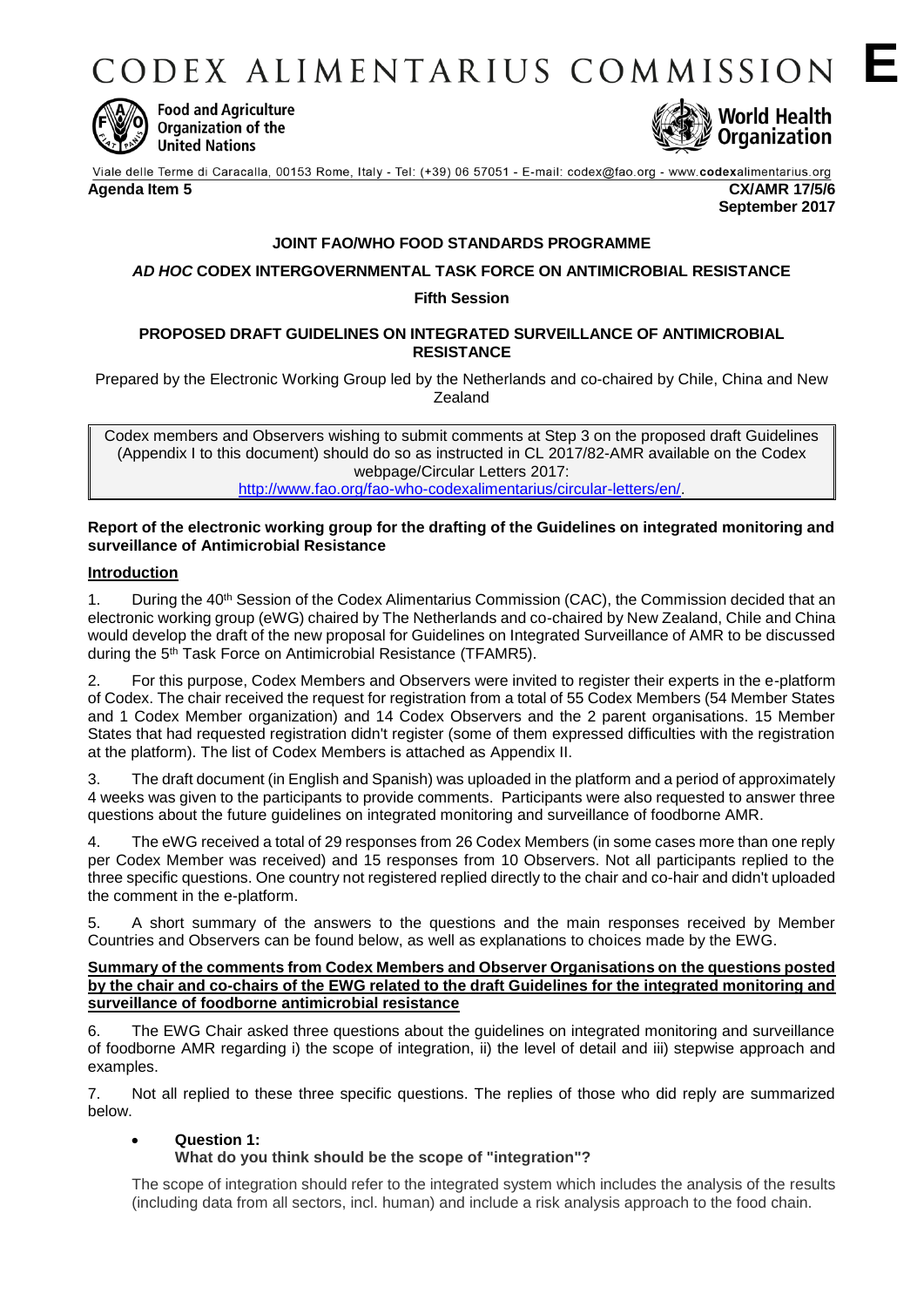Many expressed that an integrated approach should go further than the coordination of activities on sampling, testing, reporting and analysis of data along the food chain, and include harmonization of procedures.

Integration should not only include monitoring and surveillance of resistance but also the use of antimicrobials in animals and crops, and include potential environmental sources of contamination of the food chain and in humans.

The scope of integration should refer to the integrated system which includes the analysis of the results (including data from all sectors, incl. human) and include a risk analysis approach to the food chain.

WHO AGISAR guidelines were mentioned several times as an example of an integrated system, but monitoring and surveillance of humans cannot be included in the scope of a Codex document.

### **Question 2:**

**Taking into account differences between countries on the development in implementation of surveillance systems: what do you think should be the level of detail of the guidelines, especially chapter "Design of monitoring and surveillance programmes"?**

Some respondents were in favour of including a relatively high degree of details in Codex guidelines. Others favoured the inclusion of only basic elements with reference to further details in related documents of Codex, OIE, FAO and WHO. We note that extensive reference to other documents may require periodic updating of the Codex guidelines.

### **Question 3:**

**The Guidelines consider a stepwise approach on the development and implementation of monitoring and surveillance systems. Which elements do you think should be included in the guidelines to ensure a stepwise approach? Should the guidelines include examples to illustrate the different steps? Examples of hazard and risk profiles that inform design and implementation?**

Most of the respondents agreed with a stepwise approach as this would facilitate practical uptake at the national level. Many were in favour of examples to illustrate the proposed stepwise approach, especially for countries initiating a programme for the first time.

### **Overview of the most important amendments made in the document based on comments received from the members of the eWG**

- The text has been simplified and greater clarity brought to the purpose, definitions, scope and the risk-based approach.
- The scope of the guidelines includes monitoring and surveillance of antimicrobial resistance along the entire food chain, including crops and environment, however the latter needs more development in this draft.
- Biocides have been excluded from the scope.
- A new chapter on use of antimicrobials has been added, with reference to existing AGISAR and OIE work. This needs to be further developed.
- The guidelines do not include monitoring and surveillance of AMR and AMU in humans. Recognizing that an integrated surveillance system should include the coordinated sampling, testing and reporting and analysis of data from all sectors, including humans, the guidelines refer to the need for integrated analysis of results from human monitoring and surveillance.
- A stepwise approach has been further developed in the draft. Some countries expressed the need to include examples to facilitate the comprehension of the document and the value and purpose of these should be a major future discussion topic.
- The definitions used in the guidelines have been largely taken from existing Codex, WHO, OIE and FAO documents. In some cases, working definitions have been specifically developed for use in the context of these draft guidelines.
- "Integrated approach": see summary of comments received to question 1. A working definition is included in the draft guidelines for further discussion.
- For the prioritization of antimicrobials (antimicrobials of highest interest for human health), reference has been made to the WHO publication: "Critically important antimicrobials for human medicine – 5<sup>th</sup> rev. Geneva: World Health Organisation; 2017."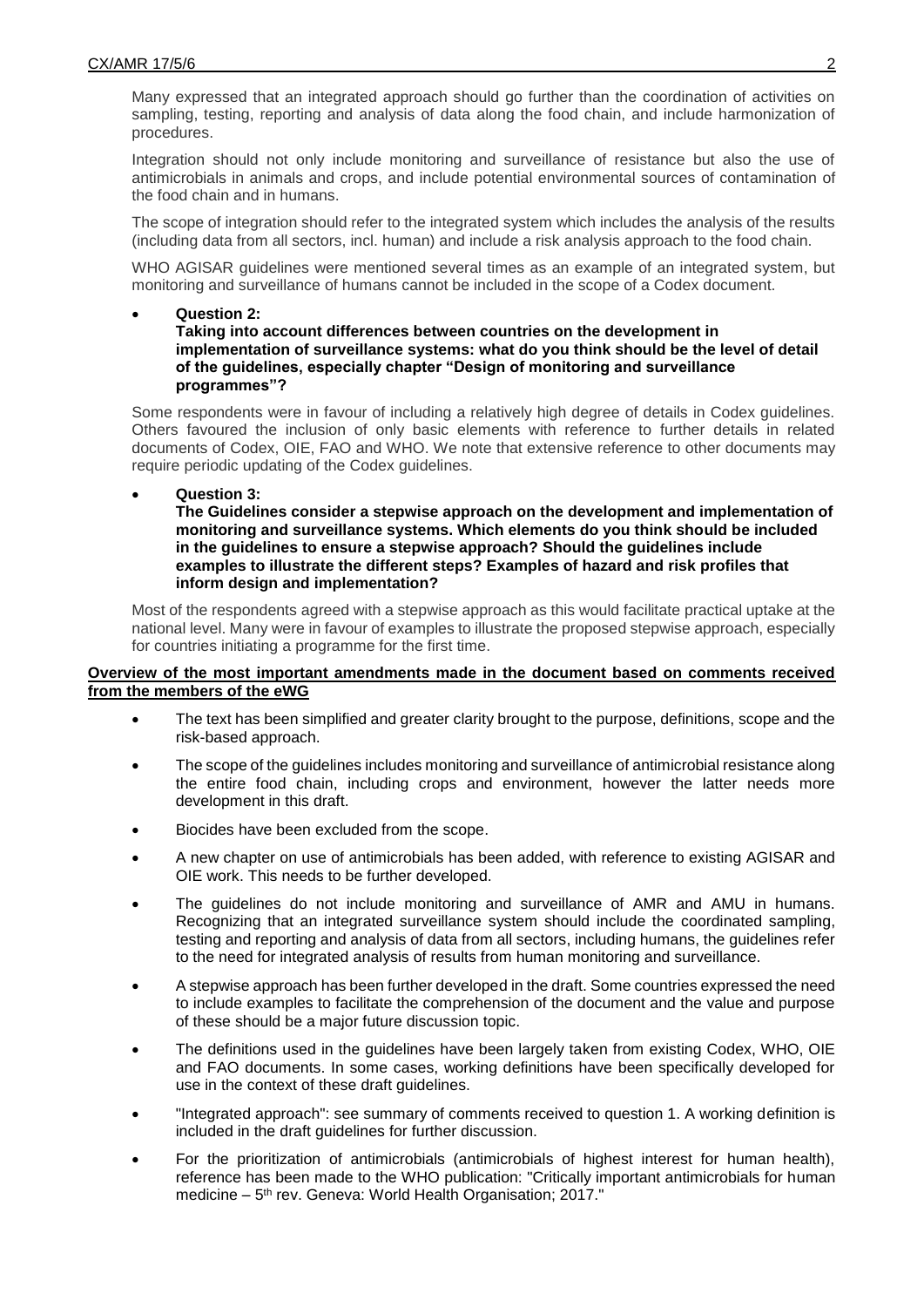- The appropriate level of detail to include in the guidelines was subject to a number of responses and this will be further discussed and developed by the Task Force. While some responses included detailed sections of text on methods etc., the guidelines will need to remain flexible and current and therefore a high level of prescription (and detail) may need to be avoided. It is worth noting that in a field that is rapidly evolving, excessive detail would likely require periodic updating of the guidelines.
- Some countries emphasized that data obtained from surveillance in imported food should not be used inappropriately to generate barriers to trade and this has been included as a principle.

# **Conclusions**

- 8. The EWG concludes:
	- o An integrated monitoring and surveillance system should include the coordinated sampling, testing and reporting of AMR and AMU along the food chain, including the alignment of procedures and methodologies and the integrated analysis of all these data and other information on AMR and AMU as to inform effective risk management across all sectors.
	- $\circ$  Collection and analysis of data on use of antimicrobials is essential element of an integrated surveillance programme. The monitoring and surveillance on AMU should be further developed in the guidelines.
	- o The term Monitoring should be mentioned in the title as to reflect all activities included in the scope of the guidelines.
	- o Further development of monitoring and surveillance in crops and environment is required to enable an integrated approach to the food chain.
	- $\circ$  A stepwise approach with examples is favoured by most. The stepwise approach would need to take into account Member countries capacities.
	- o A high level of technical prescription need to be avoided as excessive detail would likely require periodic updating of the guidelines.

### **Recommendations**

- 9. The EWG recommends that the TFAMR:
	- o Consider the inclusion in the title of the Guidelines "monitoring and".
	- o Discuss about the scope of integration as described in the guidelines.
	- $\circ$  Elaborate a more complete description of the stepwise approach and prioritizing of components at each step,
	- o Discuss the need to develop examples to illustrate the stepwise approach.
	- o Further develop the monitoring and surveillance in crops and environment.
	- $\circ$  Further develop the approaches to collection and analysis of data on use of antimicrobials.
	- o Further develop the chapters: molecular testing, characterization of isolates, analysis of data, review, risk communication and training.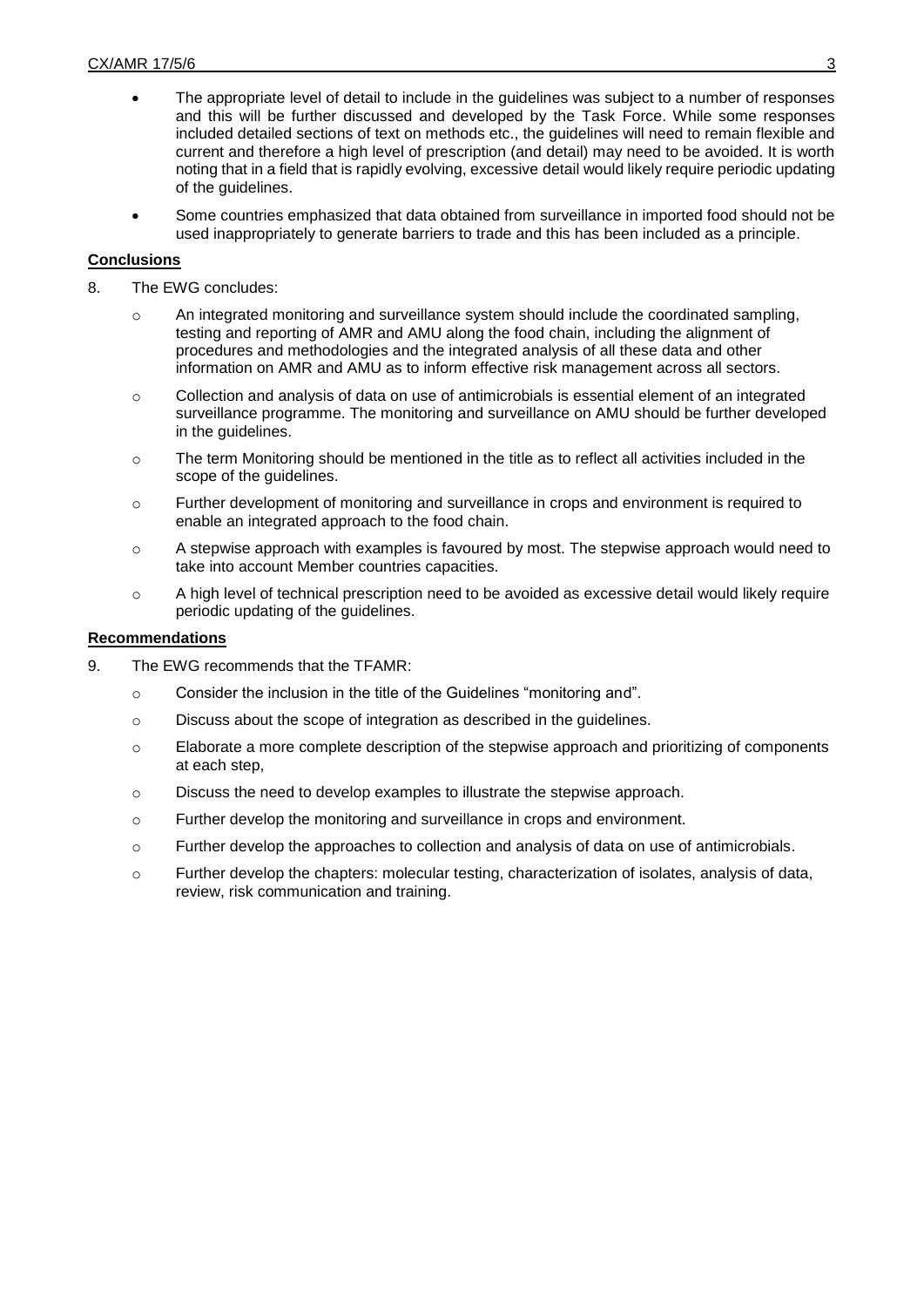# **Appendix I**

### **PROPOSED DRAFT GUIDELINES FOR THE INTEGRATED [MONITORING AND] SURVEILLANCE OF FOODBORNE ANTIMICROBIAL RESISTANCE**

### **(for comments at Step 3 through CL 2017/82-AMR)**

### **1. Introduction**

World-wide recognition of the importance of Antimicrobial Resistance (AMR) as a public health threat has led to strong international calls for all countries to develop and implement national strategies and action plans that incorporate an integrated approach to risk management. The political Declaration adopted during the High-Level Meeting on Antimicrobial Resistance at the General Assembly of the United Nations in 2016 commits member countries to developing multi-sectoral national action plans that involve all stakeholders within a "One Health" approach and to improve national systems of monitoring and surveillance of antimicrobial resistance and the use of antimicrobials<sup>1</sup>.

A monitoring and surveillance programme for tracking changes in the AMR of bacteria throughout the food chain, combined with epidemiological information from humans and data on the use of antimicrobials (AM) in humans and animals, is an essential component of a comprehensive national food safety system.

Each country should design and implement a programme for monitoring and surveillance of foodborne AMR and monitoring of use of AMs "along the food chain" that is appropriate to national circumstances. This should be informed by all available knowledge on priority foodborne risks due to AMR while taking into consideration the international dimension of AMR and the need for data comparability between counties and sectors.

Monitoring and surveillance information on AMR along the food chain provides an essential input to risk assessment and decisions by risk managers on control measures to minimise any public health risks due to this exposure pathway. New scientific knowledge should be incorporated in monitoring and surveillance programmes as it becomes available so as to enhance the utility of existing information and data. Design and implementation of programmes should also evolve as AMR policies change at the national and international level.

### **2. Purpose of these guidelines**

These guidelines are intended to assist governments in the design and implementation of monitoring and surveillance programmes for food-borne AMR along the food chain at the national level. Such programmes are a fundamental part of national strategies and plans to minimize foodborne AMR. The information generated from these programmes provides essential inputs to:

- Risk analysis
- Assessing trends in occurrence of food borne AMR and AMR determinants (resistant clones, plasmids or genes)
- Providing epidemiological information in case of outbreaks and in incidents of AMR in humans
- Providing data for assessing the impact of control measures at different parts of the food chain in mitigating foodborne risks to consumers
- Availability of information for assessment of risks to animal and plant health
- Guiding and evaluating risk management decisions on more effective or new control measures, either regulatory or non-regulatory
- Providing data inputs to epidemiological studies, food source attribution studies and other operational research
- Risk communication

-

The guidance provided in this document will contribute to design and implementation of National Action Plans (NAP) that make the best use of available resources at the national level, with the goal of continuous enhancement as more technical capability, data and funding becomes available. As such, these guidelines will assist in promoting a step-wise approach to design and implementation in different countries, both for resistance to, and use of AMs.

<sup>1</sup> Note that monitoring the use of antimicrobials is implicit in these guidelines for monitoring and surveillance of AMR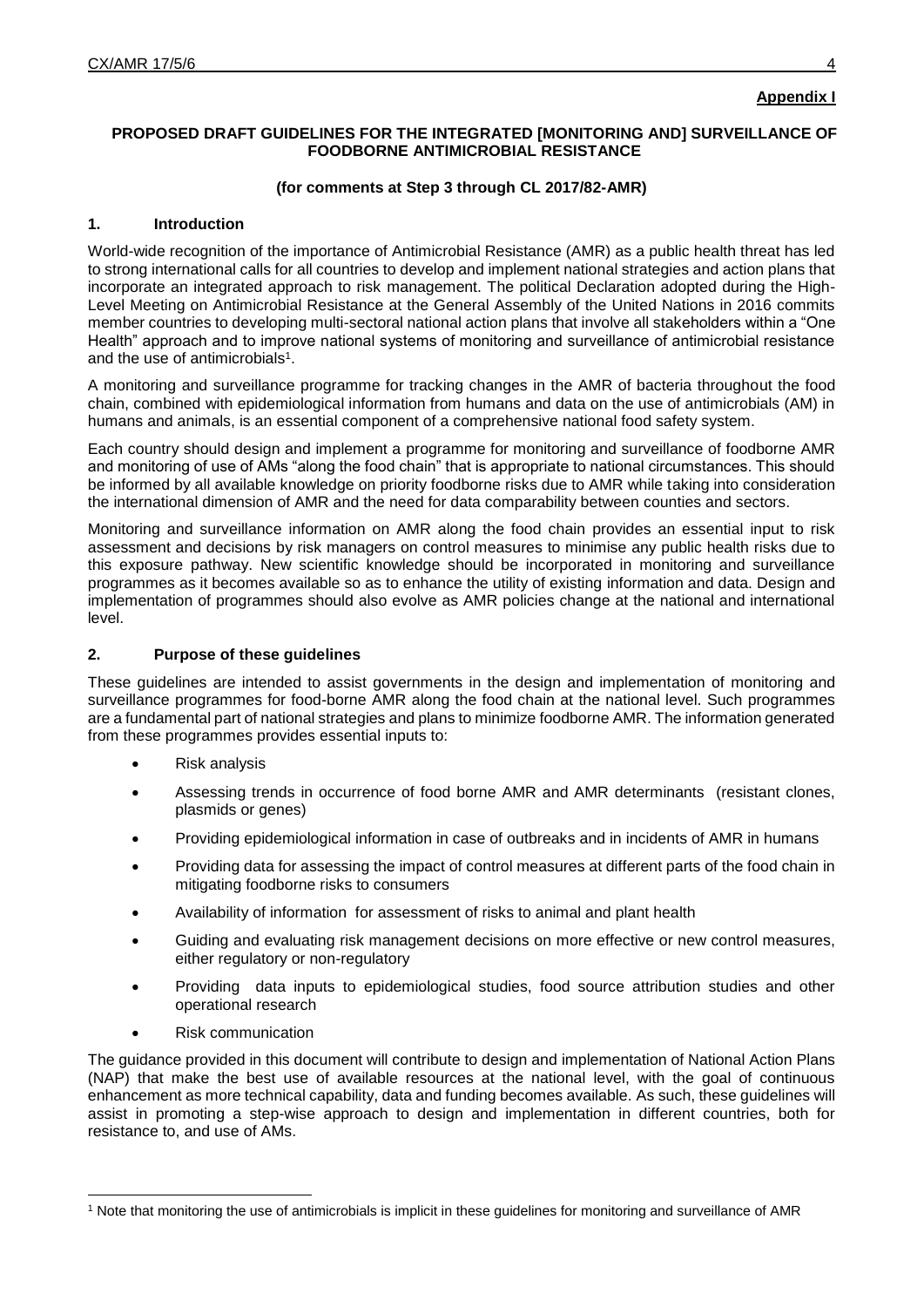### **3. Use of this document**

Application of these guidelines should be in conjunction with the *Code of Practice to Minimize and Contain*  Antimicrobial Resistance (CAC/RCP 61-2005)<sup>2</sup>. Design and implementation aspects of these guidelines should specifically take into account the *Guidelines for Risk Analysis of Foodborne Antimicrobial Resistance* (CAC/GL 77-2011) as well as taking into account other relevant Codex texts including: *Principles and Guidelines for National Food Control Systems* (CAC/GL 82-2013).

These guidelines should also be used in conjunction with those already developed by other international standard-setting organisations and international bodies especially the WHO-AGISAR "Integrated Surveillance of Antimicrobial Resistance in foodborne bacteria; Application of a One Health Approach" and relevant chapters of the OIE Terrestrial Animal Health Code and Aquatic Animal Health Code.

National AMR scenarios are likely to vary between countries and these guidelines should be used to foster a step-wise approach to programme design and implementation at the national level. Identification and implementation of priority baseline activities should be followed by enhancements as the national situation permits. A step-wise approach to monitoring and surveillance should take into account broader capacity issues e.g. availability of information on AM use, adequacy of human health care infrastructure and reporting, availability of food consumption data and agriculture production data, and cross-sector laboratory proficiency and quality assurance.

Information provided from monitoring and surveillance of AMR along the food chain should be combined with information on the amounts and types of antimicrobial agents that are used to best inform risk management decisions.

# **4. Scope**

These guidelines cover the design and implementation of an integrated monitoring and surveillance program for AMR and antimicrobial use (AMU) along the food chain, including animals and crops.

These guidelines do not cover design and implementation of monitoring and surveillance of AMR and AMU in humans.

A monitoring and surveillance programme for AMR and AMU along the food chain within the context of overall risk management of AMR (One Health approach) will include design elements, analysis of data and reporting that are common to, and integrated with AMR monitoring and surveillance systems for human and animal health, as well as environmental monitoring,

Reporting of data to international organisations and use of information generated from global monitoring and databases are highly desirable aspects of integrated monitoring and surveillance at the national level.

AMs used as biocides, including disinfectants, are excluded from the scope of these guidelines.

### **5. Definitions**

# One Health approach:

An internationally-recognised approach to designing and implementing programmes, policies, legislation and research on AMR in which multiple sectors communicate and work together to achieve better public health outcomes (WHO reference)

### Antimicrobial agent:

Any substance of natural, semi-synthetic or synthetic origin that at *in vivo* concentrations kills or inhibits the growth of microorganisms by interacting with a specific target (ref. CAC/GL 77-2011)

### Priority antimicrobial agents:

Antimicrobial agents prioritized as being a public health concern. e.g. the WHO list of critically important antimicrobials<sup>3</sup>.

# Hazard:

A biological, chemical or physical agent in, or condition of, food with the *potential* to cause an adverse health effect.

<sup>-</sup><sup>2</sup> Currently under review

<sup>3</sup>Critically important antimicrobials for human medicine – 5th rev. Geneva: World Health Organization; 2017. Licence: CC BY-NC-SA 3.0 IGO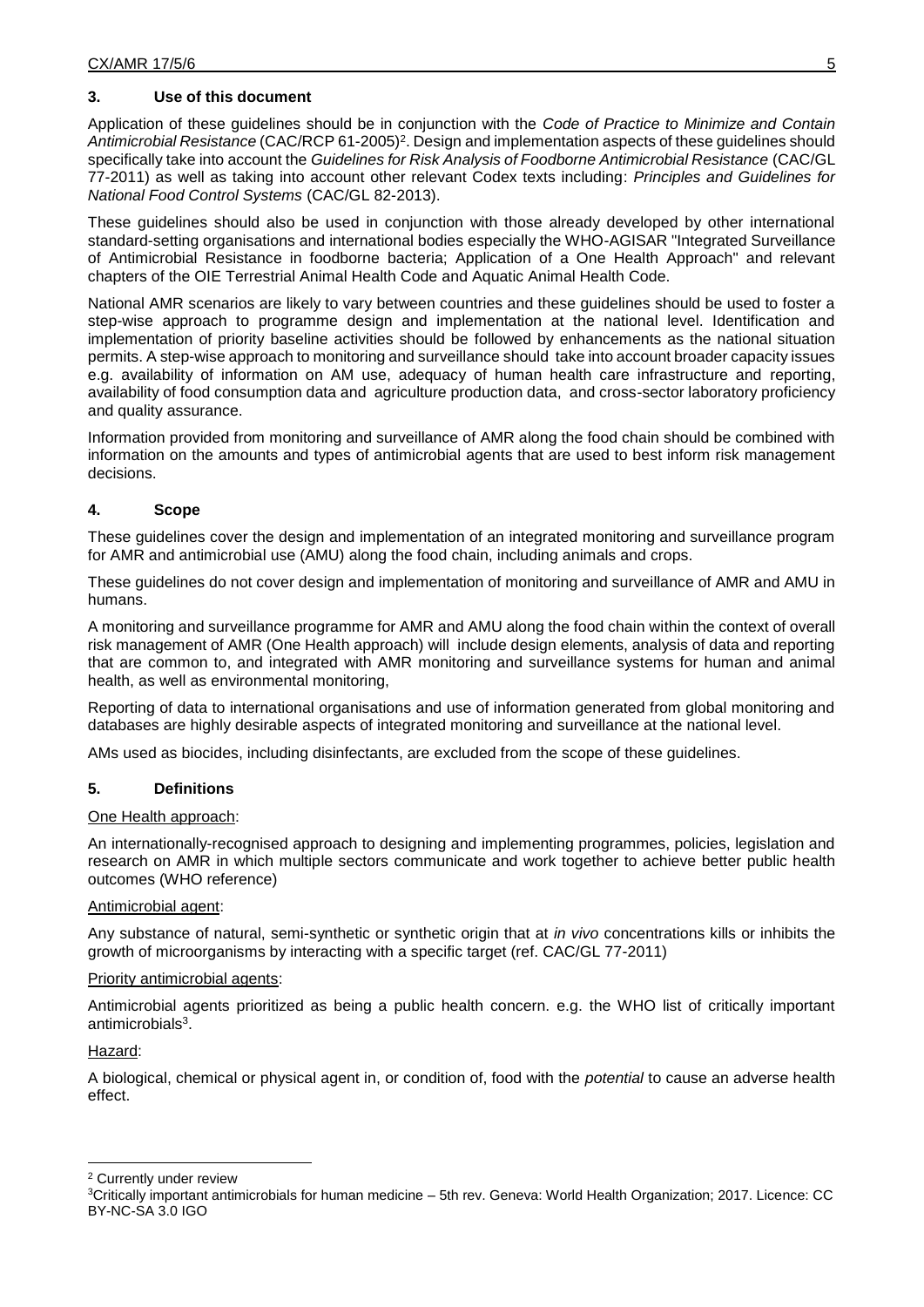### Risk-based approach:

For the purpose of these guidelines, a risk-based approach is the development and implementation of a monitoring and surveillance programme along the food chain that is informed by data and scientific knowledge on the likely level of AMR hazards at a step (or steps) in the food chain and their relationship with risks to human health.

### Integrated approach to monitoring and surveillance:

For the purpose of these guidelines, a fully integrated approach to the design and implementation of a monitoring and surveillance system includes:

- The coordinated and systematic sampling, testing, analysis and reporting of AMR along the food chain
- Alignment and harmonisation of sampling, testing, analysis and reporting methodologies and practices in humans, animals, plants and the environment to the greatest extent practical
- Integrated analysis of all monitoring and surveillance data and other information on AMR and AMU so as to inform effective risk management across all sectors

### Monitoring of antimicrobial resistance:

The systematic, continuous or repeated, measurement, collection, collation, validation, analysis and interpretation of antimicrobial resistance related data in defined populations when these activities are not associated with a pre-defined risk mitigation plan or activity.

### Surveillance of antimicrobial resistance:

The systematic, continuous or repeated measurement, collection, collation, validation, analysis, interpretation and timely dissemination of antimicrobial resistance related data from defined populations when these activities *are* associated with a pre-defined risk mitigation plan or activity.

*Note: These data will likely be used in a dynamic manner in the planning, implementation and evaluation of risk mitigation actions.*

### **6. Principles**

These principles should be read in conjunction with the *Guidelines for risk analysis of foodborne antimicrobial resistance* (CAC/GL 77-2011).

- Monitoring and surveillance programmes for AMR should be a core component of a national food safety system;
- Monitoring and surveillance programmes should include patterns of use of AMs so as to support risk analysis and policy initiatives;
- Risk analysis should be a guiding principle in the design, implementation and review of a national monitoring and surveillance programme for AMR, with best practice being informed by expected benefits in terms of minimising the burden of human illness;
- Programmes for monitoring and surveillance of AMR should incorporate an integrated approach ("One Health");
- A national monitoring and surveillance programme should be tailored to the domestic situation and be designed and implemented according to a step-wise approach;
- In using a step-wise approach, priority should be given to the most relevant elements from a public health perspective (e.g. combinations of bacterial species/ food to be analysed);
- Monitoring and surveillance programmes should incorporate capacity for epidemiological investigation and identification of new and emerging foodborne risks;
- Laboratories involved in monitoring and surveillance should have effective quality assurance systems in place and participate in external proficiency testing;
- Laboratory methodology, data collection, analysis and reporting should be aligned and harmonised across all sectors in national AMR systems as part of an integrated approach;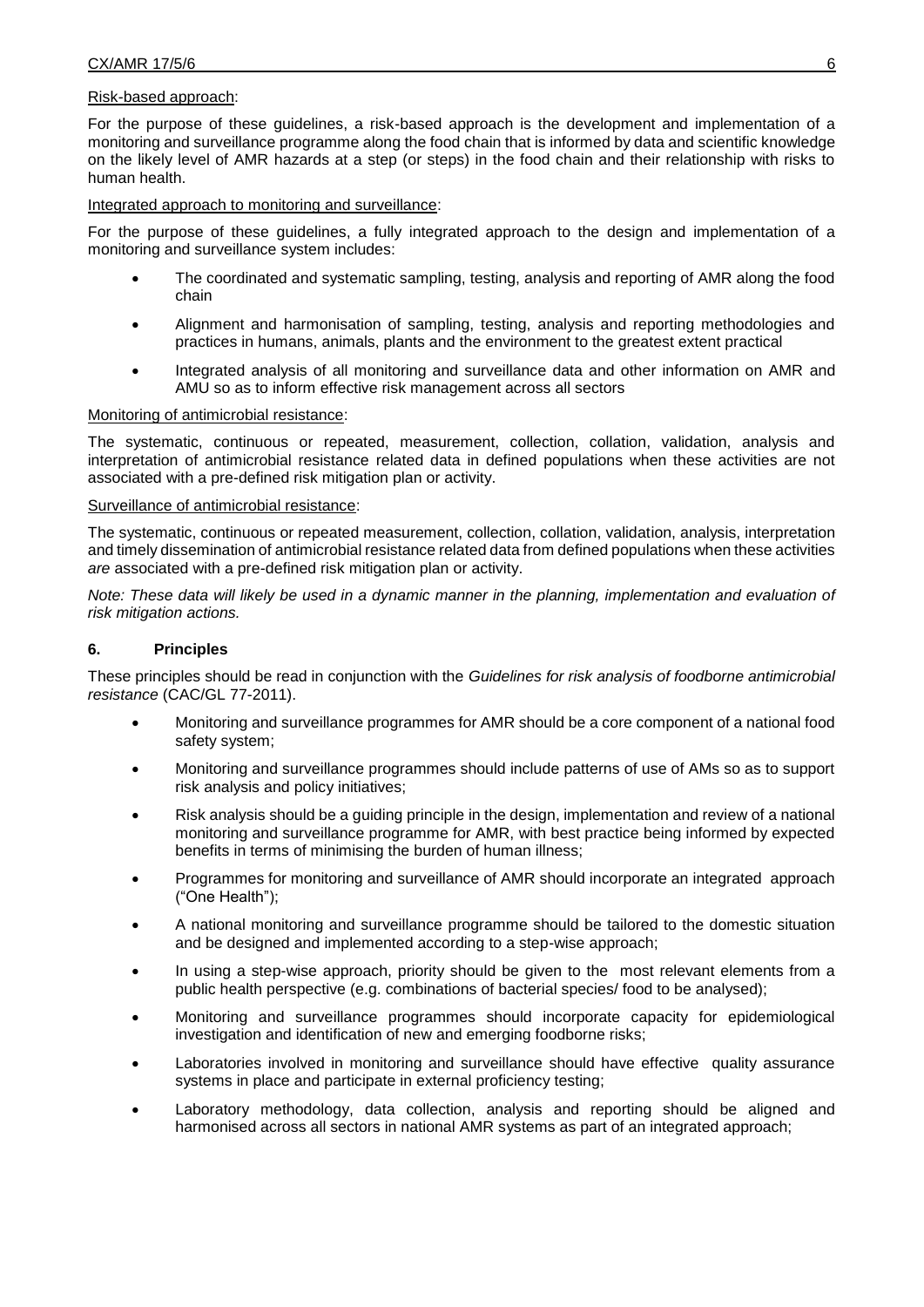- Ad hoc operational research projects and epidemiological studies should be carried out to enhance the technical capability and effectiveness of the monitoring and surveillance programme (e.g.new analytical methods, food source attribution studies, monitoring of indirect inputs to the food chain, cross-contamination of foods, molecular epidemiology of emerging clones and resistance determinants);
- National programmes should strive to harmonise components, methodologies and interpretative criteria with international guidance so as to enhance an integrated approach to information management at the international level;
- Data generated from national monitoring and surveillance programmes of AMR in imported foods should not be used to inappropriately generate barriers to trade.

# **7. Risk-based approach**

The *Guidelines for Risk Analysis of Foodborne Antimicrobial Resistance* (CAC/GL 77-2011) incorporate the following steps:

- Preliminary risk management activities
- Risk assessment
- Identification and selection of risk management options
- Implementation of control measures
- Monitoring and review.
- Risk communication

In applying a risk based approach to the design of a monitoring and surveillance programme (equivalent to step 5 in the Codex risk analysis framework), maximum use should be made of available information on foodborne AMR risks to human health at the national level.

Integrated monitoring and surveillance of AMR in the food chain provides essential information for risk assessment and risk management decision-making on appropriate control measures.

While monitoring and surveillance programmes should ideally be designed according to knowledge of possible food-borne AMR risks to public health in the national situation, such knowledge is very limited in most countries. Consequently, most programmes will [initially] be designed according to the knowledge that is available on AMR hazards (and their determinants) and their potential to result in public health risks.

This knowledge should be included on a risk profile (ref. CAC/GL 77-2011)). Hazard identification should include human microbiological pathogens and bacterial commensals likely to transmit AMR to humans.

As countries improve their AMR systems over time, a step-wise approach to monitoring and surveillance should increasingly incorporate risk-assessment factors as an important element in design of the programme and analysis of data.

Potential foodborne AMR risks to human health are subject to change over time and monitoring and surveillance should be adjusted as new information becomes available e.g. changes in test methodologies, new food chain exposure pathways, changing use patterns of AM. Any adjustments should be properly communicated with reference to methodological changes.

# **8. Regulatory framework and roles**

Activities related to monitoring and surveillance of AMR should involve not only the Competent Authority, but also a wider range of stakeholders in various roles. The level of integration of stakeholder roles including food industry, pharmaceutical industry, veterinarians, farmers, professional associations, retail and others will depend on the level of step-wise development of the programme and the degree of integration. Ideally, all stakeholders along the food chain should contribute to the development and implementation of the monitoring and surveillance system.

# **8.1 Regulatory policy framework**

Integrated monitoring and surveillance programmes for AMR at the national level require good governance and co-ordination by the relevant Competent Authorities if they are to be effective and sustainable. The Competent Authorities responsible for food safety should provide an overarching policy framework for monitoring and surveillance activities along the food chain in collaboration with the human health, animal health and environmental sectors. Sharing of knowledge with international counterparts might improve the effectiveness of policies taken at local level.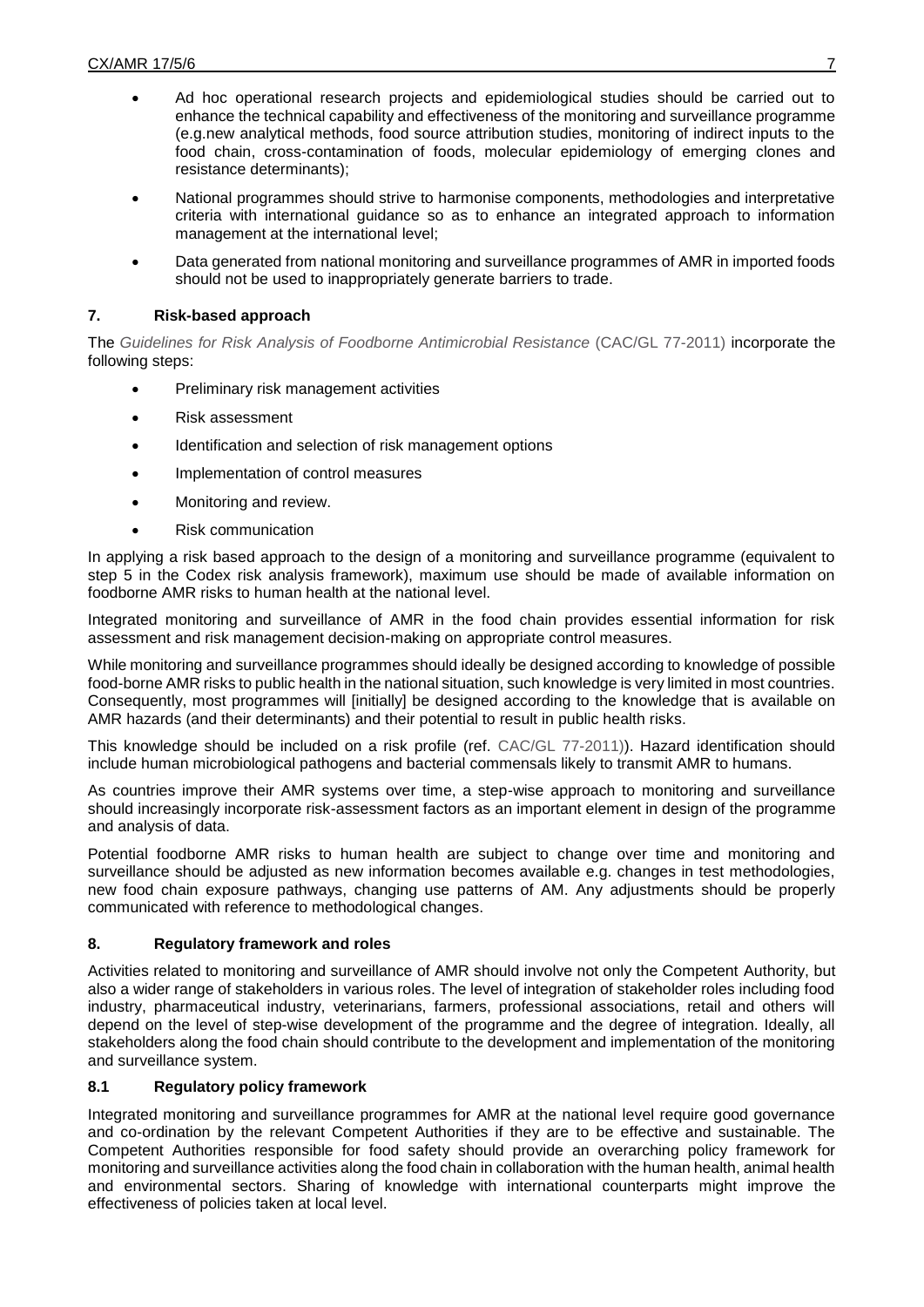The regulatory activities carried out by the Competent Authorities should be in response to policy objectives that are embedded in national strategies and action plans for managing AMR. Guidance on developing national action plans are outlined in the WHO Global action plan on antimicrobial resistance (reference Global Action Plan on Antimicrobial Resistance, WHO, 2015).

The use of antimicrobial agents in the food chain should be subject to regulation as described in *Code of practice to Minimize and Contain Antimicrobial Resistance* (CAC/RCP 61-2005; under review) and relevant OIE standards.

# **8.2 Non-regulatory activities**

Stakeholders other than the Competent Authority may carry out non-regulatory monitoring activities e.g. monitoring of the use of AMs on a voluntary basis by non-government stakeholders such as veterinarians, farmers and the pharmaceutical industry.

Competent authorities responsible for food safety should play an active role in design, analysis and reporting of non-regulatory activities as part of an integrated "One Health" approach.

# **9. A stepwise approach to integrated monitoring and surveillance programme of AMR**

A stepwise approach to guidance on design and implementation of integrated monitoring and surveillance programmes allows countries to progress according to different time scales and this is a practical response to inevitable variations in infrastructure, technical capability and budgets level. Clear guidance on a stepwise approach should also facilitate continuous improvement.

The stepwise approach on the monitoring and surveillance of AMR and the use of AMs that is presented in these guidelines references WHO AGISAR Guidelines for integrated surveillance of AMR in foodborne bacteria<sup>4</sup> and reporting options of OIE Guidance for the collection of data on antimicrobial agents used in animals<sup>5</sup>).

# **Pre-requisites**

Monitoring and surveillance should focus on priority bacterial species and or determinants of AMR, priority AMs e.g. WHO list of critically important antimicrobials for human medicine (reference<sup>6</sup>) and a range of sample sources as determined at the national level. Establishing priorities should be informed by national and international data and knowledge that incorporates public health aspects, epidemiology and AMU patterns, information on agricultural production systems, food consumption patterns and food exposure pathways will enhance risk profiling and risk assessment.

# **Step 1**

- Monitoring of AMR to a range of priority AMs that have been ranked as highest priority for human health [as defined by WHO in the list of CIAs for human medicine, reference].
- Testing of representative pathogen and indicator bacteria for resistance.
- Sampling from a limited number of food exposure pathways at limited stages along the food chain e.g. slaughterhouse or retail meats.
- Aggregation of national sales data for AMs e.g. collection of data on overall amount sold for/used in animals by antimicrobial class, with the possibility to separate by type of use.
- Analysis and reporting of data from the food chain.

# **Step 2**

-

- Scope and design elements informed by a risk profile
- Monitoring and surveillance of AMR to a broader range of priority AMs that have been ranked as critically and highly important for human health [as defined by WHO in the list of Critically Important Antimicrobials for human medicine, reference].
- Testing of a range of pathogens determinants and indicator bacteria for resistance.

<sup>4</sup> http://apps.who.int/iris/bitstream/10665/255747/1/9789241512411-eng.pdf?ua=1 5

http://www.oie.int/fileadmin/Home/fr/Our\_scientific\_expertise/docs/pdf/AMR/Survey\_on\_monitoring\_antimicrobial\_agents Dec2016.pdf

<sup>6</sup> http://www.who.int/foodsafety/areas\_work/antimicrobial-resistance/cia/en/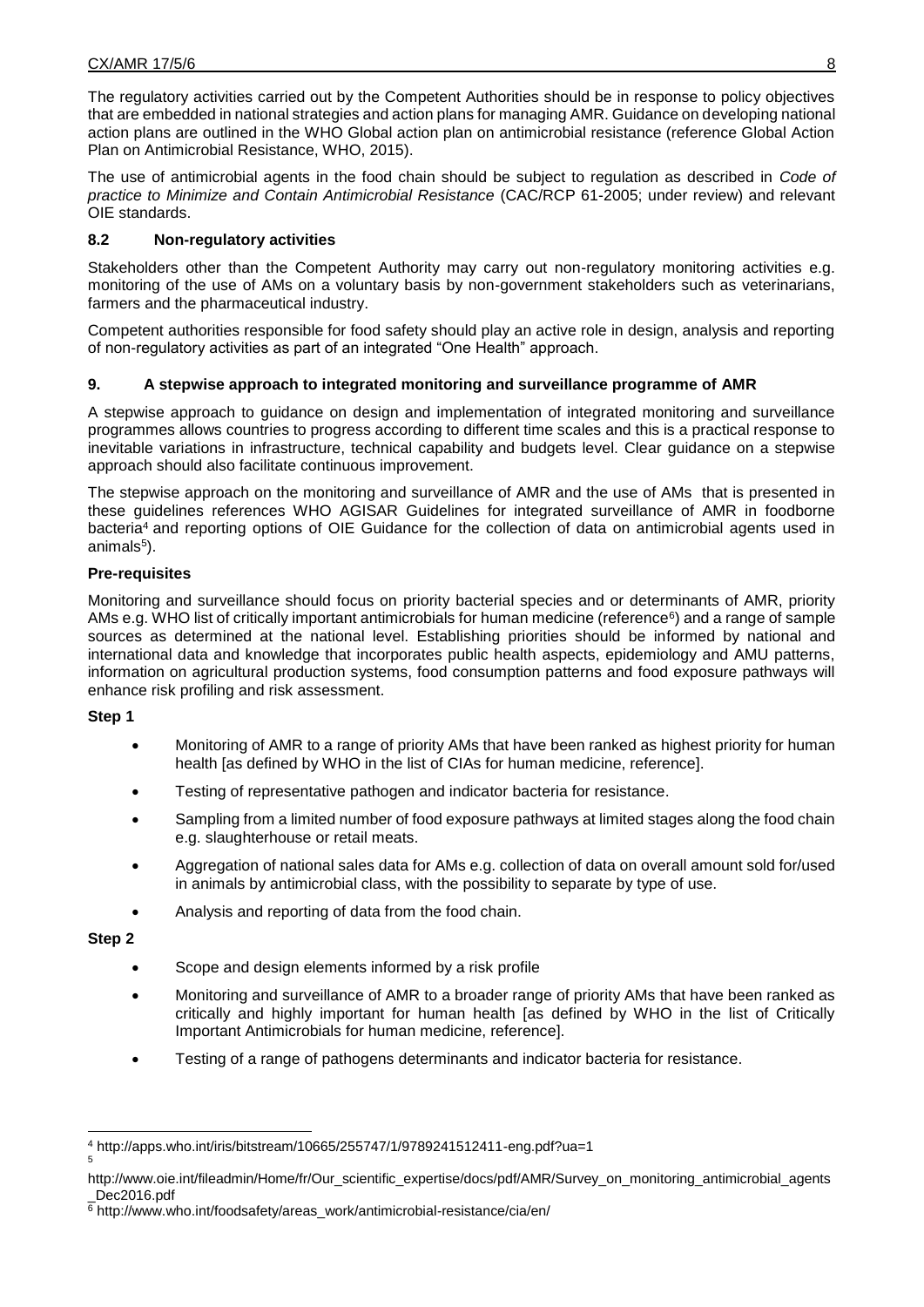- Sampling from a number of food exposure pathways along the food chain e.g. red meat, poultry, aquaculture products and other related sources (e.g. feed, water).
- Pro-active surveillance activities as informed by monitoring and human epidemiology.
- Alignment of food chain methodologies and practices with those used in other sectors.
- Aggregation of national and regional sales data for AMs e.g. collection of data on overall amount sold for/used in animals by AM class, with separation by type of use and species group.
- Integrated analysis and reporting of data from the food chain, and other sources as available.

**Step 3**

- Scope and design elements informed by a risk profile and risk assessment.
- Monitoring and surveillance of AMR to a broad range of AMs that are important for human health [as defined by WHO list of Critically Important Antimicrobials, reference].
- Testing of a wide range of pathogen bacteria / determinants and indicators for susceptibility.
- Sampling from a range of direct and indirect food exposure pathways along the food chain e.g. red meat, poultry, aquaculture products, food plants, animal feed, waste water.
- Pro-active surveillance activities as informed by monitoring and human epidemiology.
- Alignment of food chain methodologies and practices with those used in other sectors.
- Aggregation of national and regional sales data for AMs e.g. collection of data on overall amount sold for/used in animals by AM class, with separation by type of use and species group and route of administration.
- Integrated analysis and reporting of data from the food chain and other sectors ("One Health" approach).
- Period review and resetting of the risk analysis cycle as monitoring and surveillance data, together with new technology, is analysed and reported.

| <b>Step</b>    | <b>Scope</b>                                                        | Programme                                                                                                                                                                                            | Design                                                                                    | Analysis and reporting                                                    |
|----------------|---------------------------------------------------------------------|------------------------------------------------------------------------------------------------------------------------------------------------------------------------------------------------------|-------------------------------------------------------------------------------------------|---------------------------------------------------------------------------|
|                | <b>Priority AMs</b><br>and foods as<br>defined at<br>national level | Monitoring of pathogens<br>/ indicators in a limited<br>range of foods for<br>susceptibility to priority<br>AMs<br>Collection of national AM                                                         | Informed by previous<br>surveys and<br>international<br>experience and<br>recommendations | Limited to monitoring<br>data from the food chain                         |
|                |                                                                     | sales/use data as<br>available                                                                                                                                                                       |                                                                                           |                                                                           |
|                | <b>Priority AMs</b>                                                 | Monitoring of a range of                                                                                                                                                                             | Informed by risk profile                                                                  | Co-ordinated and                                                          |
| $\mathbf{2}$   | and<br>representative<br>foods                                      | pathogens / pathogen<br>determinants and<br>indicators in a number of<br>foods along the food<br>chain<br>Surveillance<br>Collection of national AM<br>sales/use by type of use<br>and species group | Alignment of<br>methodologies across<br>sectors                                           | systematic analysis and<br>reporting of data from<br>along the food chain |
|                |                                                                     |                                                                                                                                                                                                      | Pro-active surveillance<br>as informed by<br>monitoring                                   |                                                                           |
|                |                                                                     |                                                                                                                                                                                                      | Review and resetting<br>of design as needed                                               |                                                                           |
|                | AMs, foods<br>and pathogens                                         | Monitoring of a range of<br>pathogens / pathogen                                                                                                                                                     | Based on risk profile<br>Alignment of                                                     | Co-ordinated and<br>systematic analysis and                               |
| $\overline{3}$ | / determinants<br>as determined<br>by risk profile                  | determinants and<br>indicators in a range of<br>foods along the food<br>chain; monitoring of<br>indirect sources                                                                                     | methodologies across<br>sectors                                                           | reporting of data from<br>along the food chain                            |

#### Table 1: Description of steps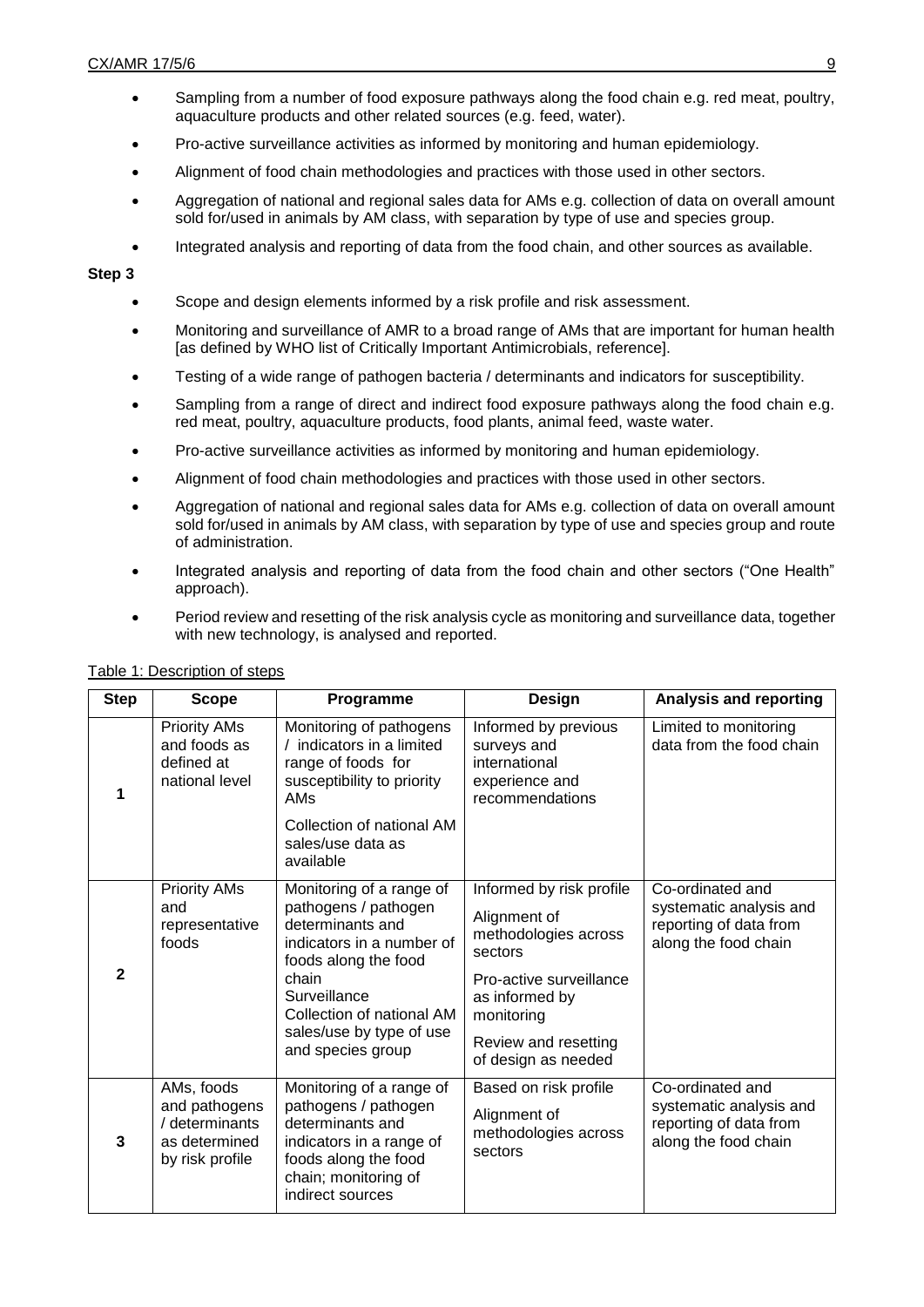| Surveillance<br>Collection of national<br>and regional AM<br>sales/use by type of use<br>and species group, and<br>route of administration | Pro-active surveillance<br>as informed by<br>monitoring and human<br>health epidemiology<br>Continuous input of<br>risk assessment<br>information to review<br>and improve<br>monitoring and<br>surveillance as an<br>essential contributor to<br>risk management<br>Commissioning of ad<br>hoc research projects<br>for risk assessment<br>and methodological<br>improvement | Integration of data from<br>human sources in co-<br>ordinated analysis and<br>reporting |
|--------------------------------------------------------------------------------------------------------------------------------------------|-------------------------------------------------------------------------------------------------------------------------------------------------------------------------------------------------------------------------------------------------------------------------------------------------------------------------------------------------------------------------------|-----------------------------------------------------------------------------------------|

# **10. Design of monitoring and surveillance programmes**

Many options are available in regard to design of integrated monitoring and surveillance programmes for AMR. The design will be primarily determined by the resources available and the technical capability of the Competent Authorities. An ability to change the design in response to new policy objectives, changes in scientific knowledge and risk assessment is a key attribute for ensuring continuous improvement of the programme. Design should proactively introduce new elements and measures in a timely manner so as to minimise food-borne transmission of AMR.

### **10.1 Prerequisites to design**

### 10.1.1 Step-wise approach

A step-wise approach is key to ensuring continuous enhancement of a monitoring and surveillance programme. The following aspects should be taken into account in deciding on an appropriate initial step in design and implementation:

- Public health infrastructure and knowledge of AMR
- Veterinary infrastructure
- Pharmaceutical infrastructure and distributions systems
- Existing national survey data
- National strategies and action plans
- Budget
- Laboratory capacity and performance
- Type of agricultural, aquatic and livestock production systems and practices
- Other relevant national circumstances, including historical data

# 10.1.2 Information sources

The Competent Authorities responsible for food safety should consider all available information on:

- Existing national [and international] surveys and/or programmes (regulatory and voluntary)
- Type and use of AMs along the food chain
- Food-borne pathogens occurring in each exposure pathway
- Food supply and distribution systems
- Food consumption patterns and habits
- Foodborne illness data in humans [and animals] that has been attributed to AMR
- International guidance published by international organisations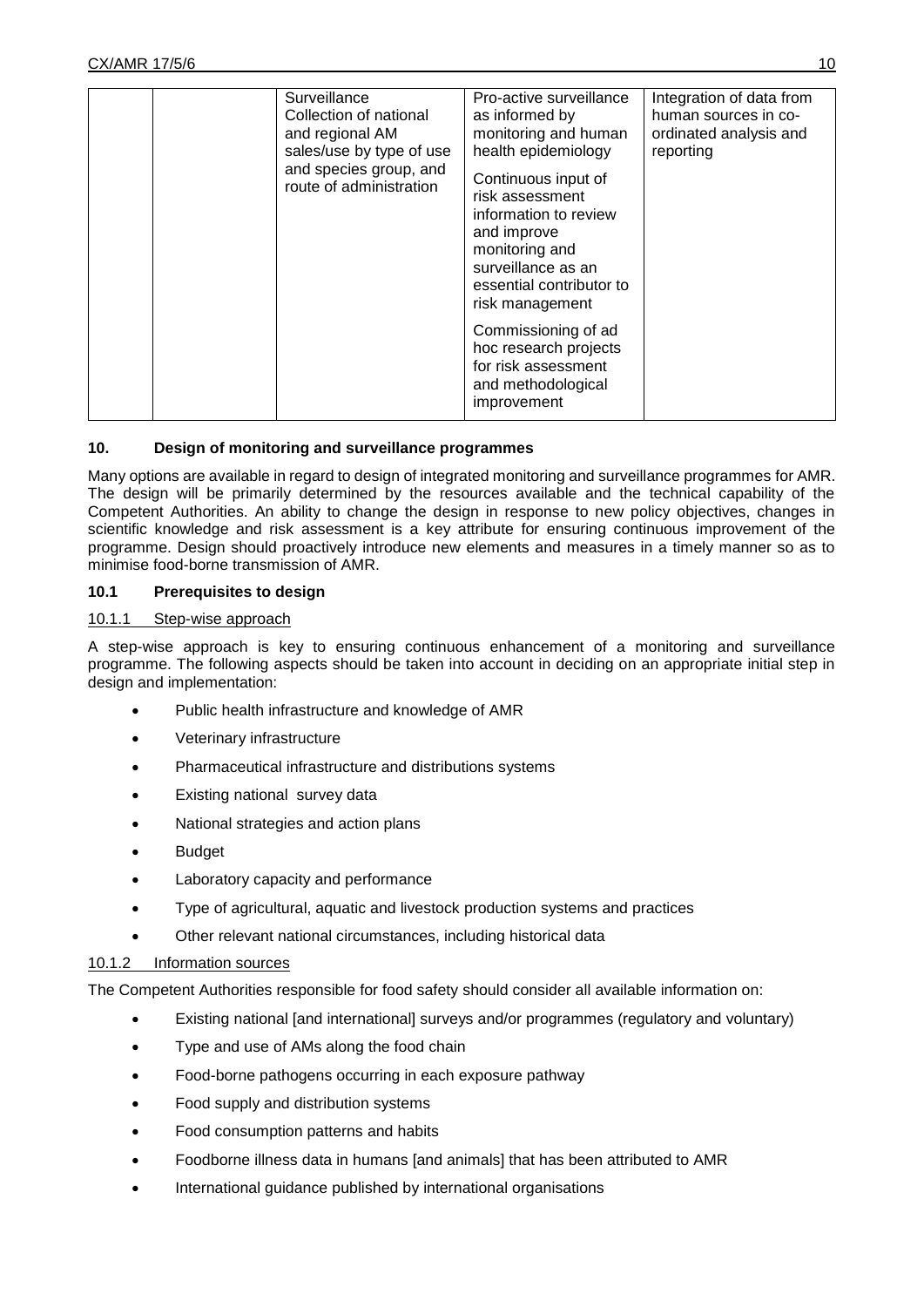As with infrastructure and capability considerations above, the extent of the information available and the ability to access and integrate this information will depend on the national situation and the information needs of the initial step that is taken in monitoring and surveillance.

# 10.1.3 Risk profile

Developing a risk profile from available information on hazards and risks (CAC/GL 77-2011) is an important prerequisite to design and should include quantitative information on the likely presence of hazards and associated information, including:

- Lists of critically important (CZ) antimicrobials
- Emerging foodborne AMR threats
- Changing antimicrobial use patterns
- Epidemiology of potential transmission of resistance form food to humans
- Factors affecting foodborne AMR human exposure e.g. food chain hygiene, cooking of foods.
- The likely presence of foodborne microbiological hazards (foodborne AMR microorganism and /or determinants) along the food chain(s) to be monitored
- Lists of AMs prioritised as important for public health
- Use patterns of AMs along the food chain
- Indirect pathways for contamination of food
- Factors affecting human exposure to foodborne hazards e.g. food chain hygiene, cooking of foods
- Epidemiology information on potential transmission of resistance from food to humans
- Any risk assessment information that is available

Risk profiling will utilise the above sources and any other relevant information to describe the potential foodborne risks of transmission of AMR in the particular food chain setting. The extent of the risk that is undertaken will depend on the national situation and the design and implementation step that is being initiated. In many situations, very little risk-based information will be available to draw on and the risk profile will be primarily based on an accumulation of information on hazards and likely exposure through the food chain.

# **10.2 Elements of an integrated monitoring and surveillance programmes**

Whatever the step that is utilised, an integrated programme for monitoring and surveillance of AMR along the food chain should strive to include systematic development of the following design elements and technical characteristics:

- Monitoring structure for the food chain
- Sample sources and sampling methodology
- Sampling plans (representativeness, frequency, sample size, etc) that are statistically robust to determine trends in AMR over time
- List of target microorganisms; (pathogens and indicators) and resistance determinants
- Laboratory testing methodology and quality assurance
- Data management including method of Data analysis, sharing and reporting

# **10.3 Types of structure design**

- Monitoring programmes may include the following types of design or studies: Simple crosssectional point prevalence surveys that can be used to collect basic information and compare between various populations at particular point of time.
- Longitudinal monitoring to routinely and continuously collect data for a long period of time. The limitations of longitudinal studies are related to their greater complexity and cost compared with point prevalence surveys, but provide valuable information on trends. In the most simple circumstances one or two target microorganisms can be intensively monitored at regular intervals, e.g. every other year.
- Investigative, targeted surveillance studies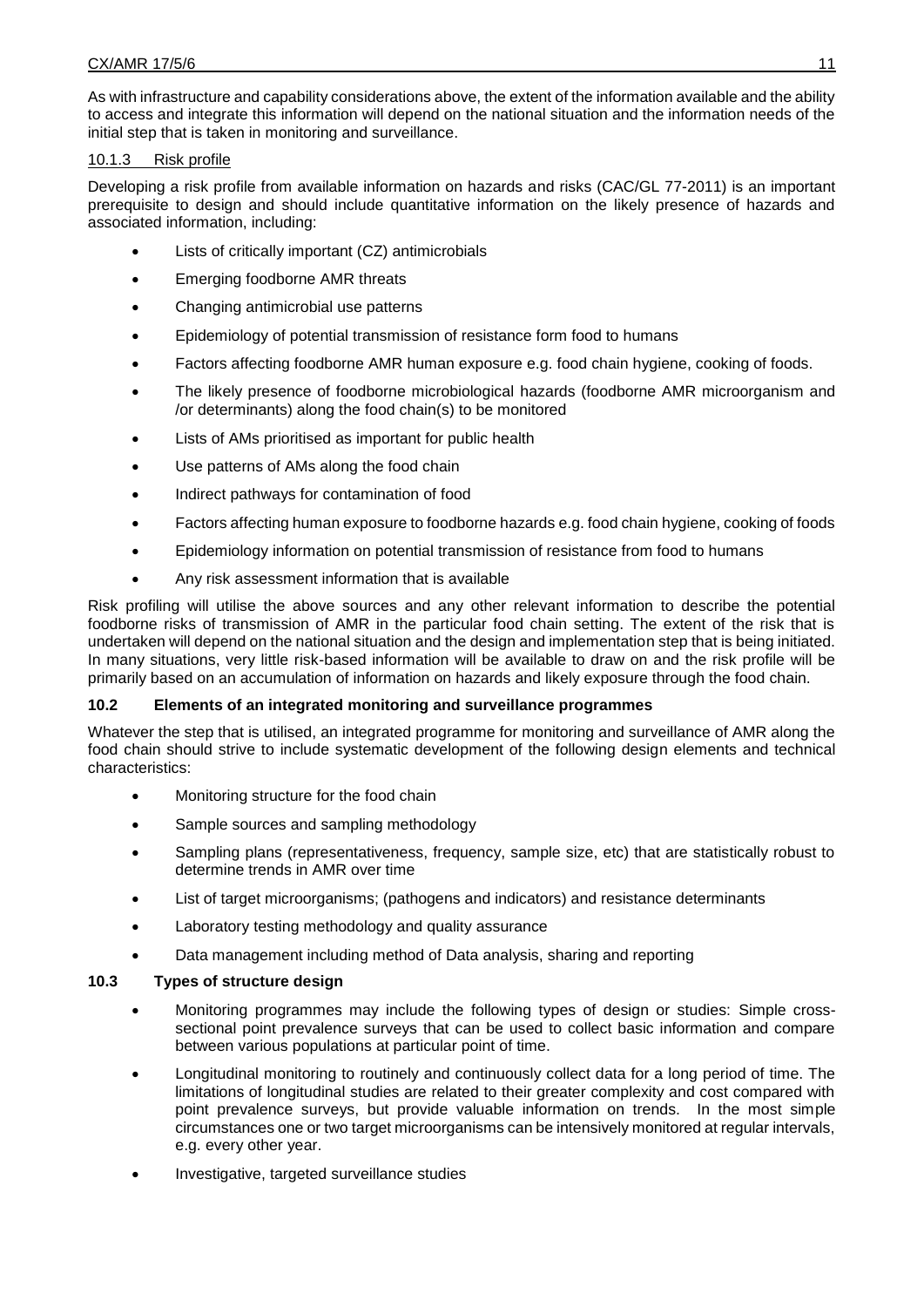Short-term *ad hoc* studies or projects that can enhance the overall technical and analytical value of a national programme e.g. use of new analytical methods.

# **10.4 Sample sources**

Sources of samples will be determined by the step that is designed. Data from the samples can be integrated with data from other sources e.g. human isolates.

Samples from animals and related sources along the food chain should include:

Samples from food-producing animals (e.g. faeces), feed, litter, water, soil, etc. taken at farm or crops. Although samples from both healthy animals and sick animals are useful for surveillance, samples from healthy animals should be the primary focus for monitoring and surveillance because such samples can provide an unbiased measure of AMR in source animals for the human food supply. Samples collected from foodproducing animals should be taken from the same animal species as retail meat food samples in an integrated programme

At holding stage, sample can be taken from holding pen floor, truck/crate swabs, dust, etc.

In the post-slaughter stage, samples can be caecal contents, carcass rinsates and swabs, lymph nodes, etc.

The types of food samples include meat (beef, chicken, turkey, pork, etc.), fish, dairy product, other edible tissues (liver, kidney, etc.), vegetables, processed food. The selection of foods for surveillance should reflect consumption patterns in the population and likely prevalence of AMR, but may be modified from year to year in order to capture multiple commodities.

Food samples should reflect the purchasing habits of the consumer (e.g. in open markets or chain stores).

# **10.5 Sampling plans**

When designing monitoring and surveillance programmes, representativeness of the data obtained is essential to ensure quality information. Irrespective of the step, an adequate sampling design is required to interpret data and compare results, and to ensure that data obtained from the selected population under study is representative of the whole population and amenable to statistical analysis of temporal trends.

Examples of sampling methods are: Simple Random Sampling (SRS), Stratified Sampling, Systematic Sampling, etc<sup>7</sup>.

The following elements should be defined when designing the sampling plan:

- Samples selection strategy: retrospective/prospective
- Target animal populations/food/crops
- Selected epidemiological units (flocks, holding)
- Frequency of sampling
- Statistical power and goals of testing (precision of point estimates versus sensitivity to change over time
- Sampling size with estimates of statistical power to detect changes in antimicrobial resistance patterns.
- Number of isolates/samples
- Selection of strata or risk clusters
- Point in the food chain where the samples will be taken

# *Selection strategy and principle*

Sampling may be active (prospective) or passive (samples collected for other purposes), random or systematic, statistically-based or convenience-based. Sentinel surveillance, which relies on specific providers, healthcare facilities, laboratories, or other sources reporting a disease or condition under surveillance, may also be employed.

# *Frequency of sampling*

-

For surveys and periodic surveillance studies, the frequency of testing should be decided on the basis of the incidence and seasonality of the bacteria or diseases under surveillance. Samples can be collected monthly or periodically throughout the year from different sites, in sufficient numbers, to identify trends.

<sup>&</sup>lt;sup>7</sup> Guidance on sampling methods is provided by the Codex documents CCFH and CCMAS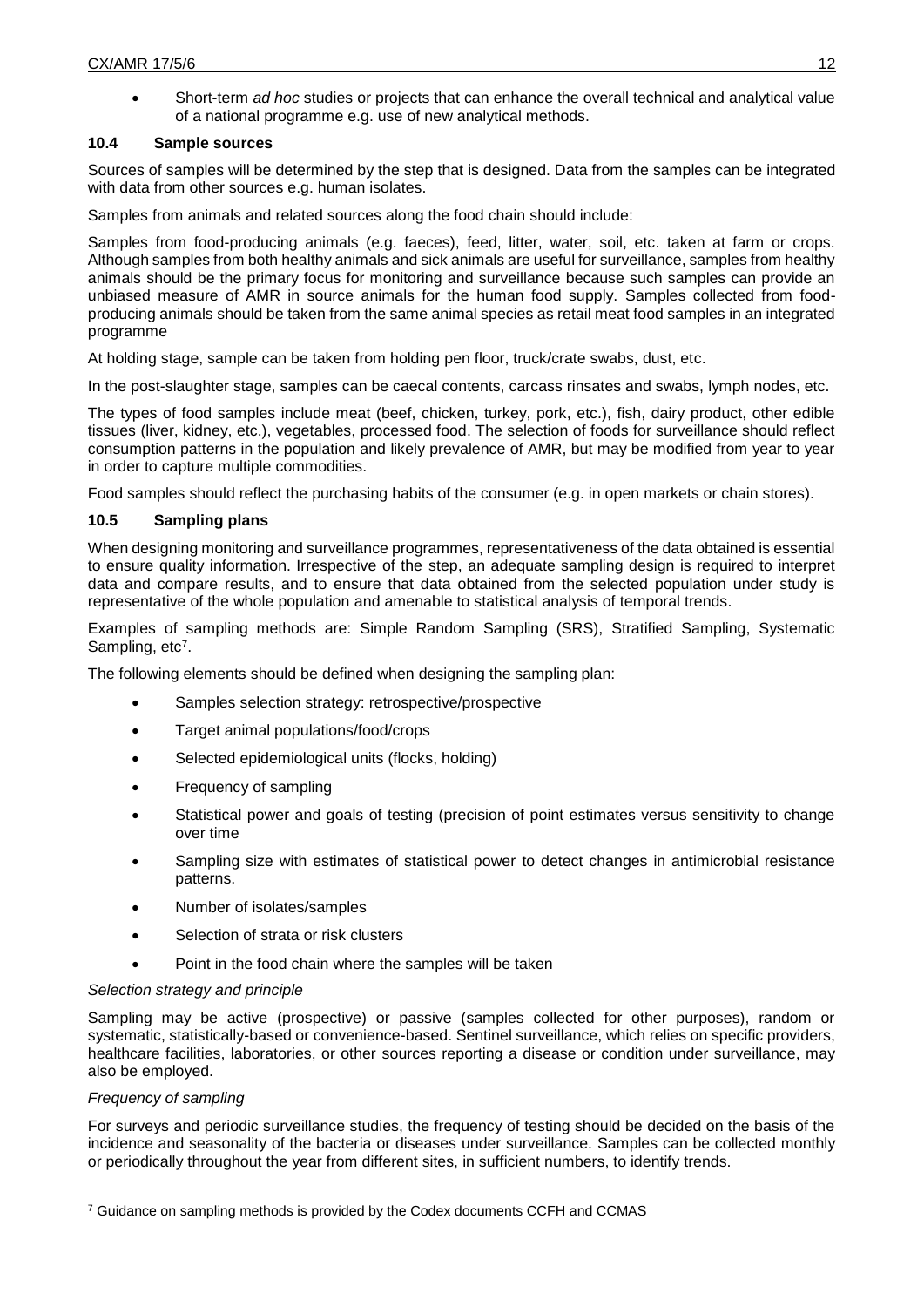# *Sampling size*

Statistical methods should be used to calculate the number of samples or isolates needed for testing (sample size). The choice of sample size depends on the desired precision for estimates of the prevalence of resistance and the magnitude of change in resistance to be detected over a specified period of time in a certain population; depends on the initial or expected prevalence of resistance and the size of the population to be monitored; depends on the desired level of statistical significance and power to detect a difference.

Example of sample size calculation can be found at EFSA Technical specification on harmonised monitoring AMR 2012; 10(6):2742.

### **10.6 Target microorganisms and resistance determinants**

Bacterial species should be chosen considering public health aspects, including the epidemiology of foodborne diseases, and should include both foodborne pathogens and indicator organisms of commensal bacteria.

*Salmonella* is a key foodborne pathogen and should therefore be included in an integrated monitoring and surveillance programme. Other foodborne pathogens like Campylobacter should also be strongly considered, as well as other pathogens depending on national or regional situation and risks (e.g. *Staphylococcus*, *Clostridium* or *Vibrio)*.

Indicator organisms of commensal intestinal bacteria may contaminate food and can harbour transferable resistance genes. Commensal *E. coli* and *Enterococcus* spp should be used as indicators of Gram negative and Gram positive intestinal flora.

Whenever possible the monitoring and surveillance programme should include genetic and/or phenotypic analysis of particular isolates that may be a public health concern such as ESBL- AmpC and carbapenemaseproducing strains.

Tests for virulence factors, AMR genes, gene transferability and gene sequencing can also be applied.

### **10.7 Laboratories**

Laboratories participating in the monitoring and surveillance program should:

- isolate, identify and type target bacteria from the different matrices, by using internationally accepted reference methods or alternatively other analytical methods validated according to internationally accepted validation methodology;
- be accreditated in accordance with national and/or international regulations
- be involved in a quality assurance systems including proficiency test in identification, typing and susceptibility testing of the microorganisms included in the monitoring and surveillance system;
- perform antimicrobial susceptibility testing using standardised and validated methods (both phenotypic and/or genotypic);
- store isolates for a period of time by methods that ensure viability and absence of change in strain properties;
- have access to a national reference laboratory or an international laboratory (e.g. WHOcollaborative centre) able to provide technical assistance if necessary.

### **10.8 Antimicrobial susceptibility testing**

### 10.8.1 Methods and interpretative criteria

Susceptibility testing methods (disk diffusion or minimum inhibitory concentration (MIC) methodologies) standardized and validated by internationally recognised organizations such as European Committee on Antimicrobial Susceptibility Testing (EUCAST) or Clinical and Laboratory Standards Institute (CLSI) should be used to ensure reliable data.

Quality control (QC) strains of bacteria should be used according to international recommendations e.g. from EUCAST. The quality control strains of bacteria that are used should be designed to provide QC for all antimicrobial agents tested. The QC strains should be maintained and propagated according to the same recommendations, and results of the QC strains should be used to determine if results for the other bacteria tested are valid before reporting the results.

Interpretation of results for disc diffusion or MICs, should also be done according to EUCAST or CLSI standards and should include the quantitative results (disk diffusion zone diameters or minimal inhibitory concentrations values) as well as the categorisation of the isolate (resistance or susceptible).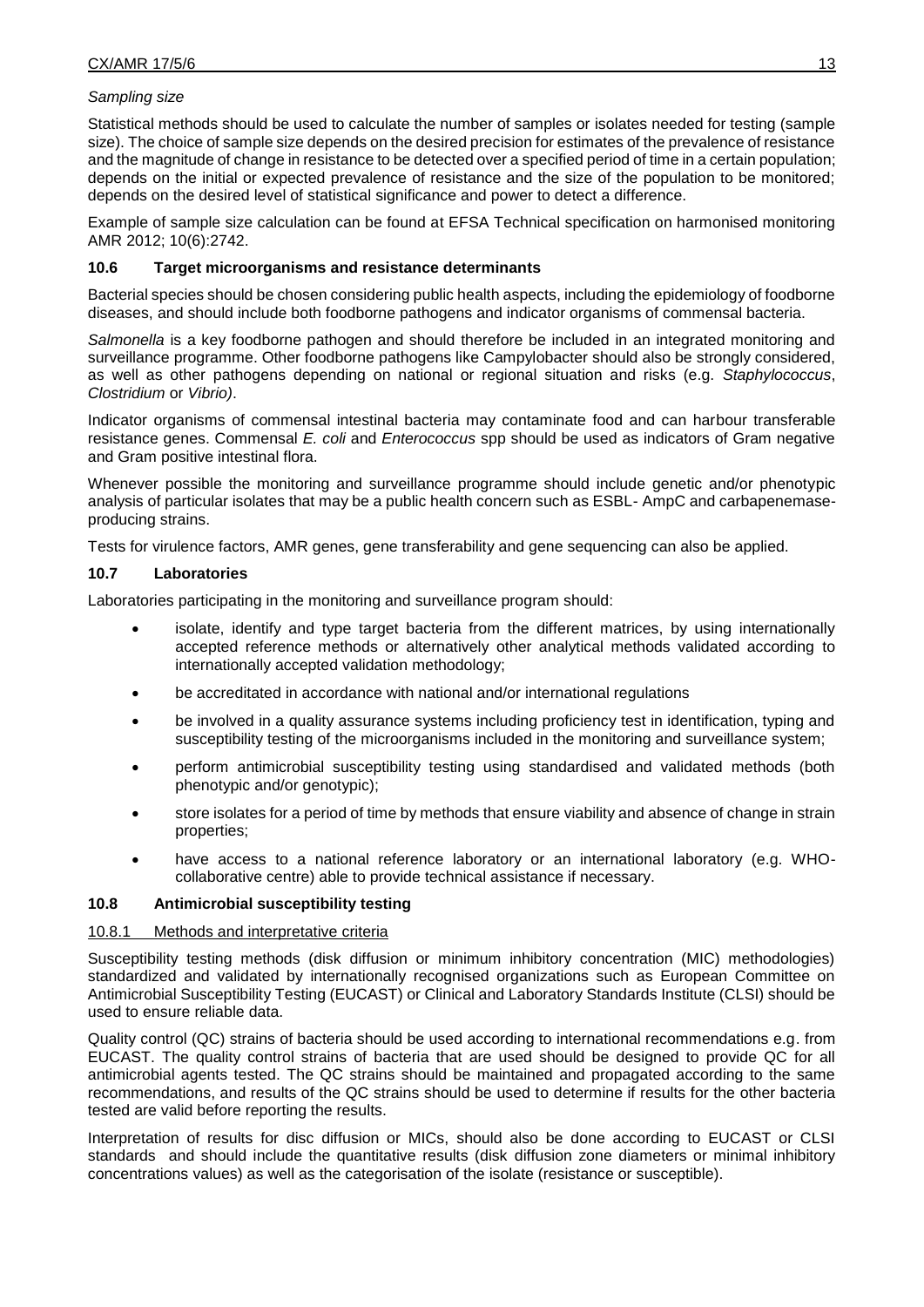Primary quantitative data should be maintained in order to allow comparability of results e.g. with human data, for early recognition of emerging resistance or reduced susceptibility and in order to maximize ability to analyse and compare results across sample sources.

Quantitative results are also necessary for the analysis of resistance patterns over the time and when retrospective data analysis is needed due to changes in clinical breakpoints or epidemiological cut off values.

The use of epidemiological cut-off values, rather than 'clinical' breakpoints, as interpretive criteria will allow for optimum sensitivity for detection of acquired resistance.

Detailed information on interpretation of antimicrobial susceptibility test results and Quality control can be found at WHO AGISAR Guidelines for Integrated surveillance of AMR in foodborne bacteria.

### 10.8.2 The panel of antimicrobials for susceptibility testing

The panel of antimicrobials for susceptibility testing should be harmonised as to ensure continuity and comparability of data, and attempts should be made to use the same antibiotic class representatives across sample sources, across geographic regions, and over time.

The antimicrobials included in the panel should depend on the target bacteria and the clinical or epidemiological relevance of the antimicrobials and should allow for the tracing of isolates with particulars patterns of resistance.

Suggested panel of antimicrobials by bacteria for inclusion for AST can be found at WHO AGISAR Guidelines for Integrated surveillance of AMR in foodborne bacteria.

### 10.8.3 Concentration ranges of antimicrobials

The concentration ranges to be used, should ensure that both epidemiological cut off values and clinical breakpoints are included in order to make possible comparability of results with human data. The concentration range of each antimicrobial agent should also cover the full range of allowable results for the QC strain(s) used for each antimicrobial agent.

Examples of suggested ranges of concentrations of antimicrobials can be found at WHO Agisar Guidelines for Integrated surveillance of AMR in foodborne bacteria.

### 10.8.4 Characterisation of isolates

Whenever possible characterization of bacterial isolates (genus, species, and additional microbial subtyping) should be done.

### *To be further elaborated*

### 10.8.5 Molecular testing

Use of molecular testing such as Whole Genome Sequencing (WGS), detection of genes of resistance.

*To be further elaborated.*

# **11. Surveillance of national antimicrobial sales data for use in animals**

This chapter on antimicrobial use should be read in conjunction with:

- Chapter 2.3 (Surveillance of use of antimicrobials in animals) and chapter 2.4. Data management to support surveillance of antimicrobial use of the WHO Advisory Group on Integrated Surveillance of Antimicrobial Resistance (AGISAR) guidance on Integrated Surveillance of Antimicrobial Resistance in Foodborne Bacteria,
- Chapter 6.8 (Monitoring of the quantities and usage patterns of antimicrobial agents used in foodproducing animals) of the 2016 OIE Terrestrial Animal Health Code and the Guidance for completing the OIE template for the collection of data on antimicrobial agents used in animals, as included in the OIE Annual report on the use of antimicrobial agents in animals.

# **11.1 Key aspects to consider when developing surveillance of antimicrobial sales data**

The distribution of antimicrobials for use in animals within the country should be identified.

The most appropriate points of data collection should be identified.

A protocol on the collection of data should be developed.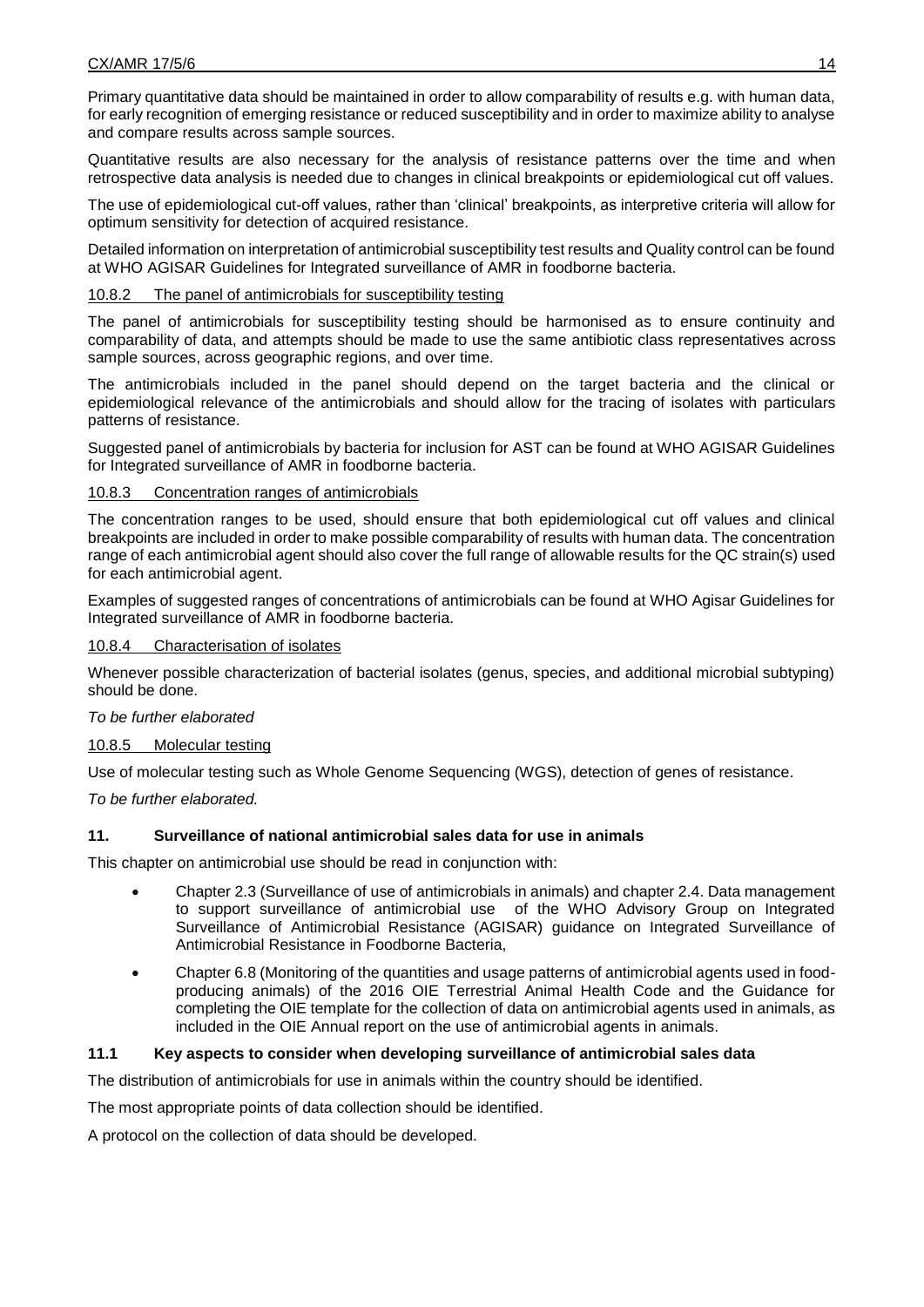The estimated animal biomass that can be exposed to antimicrobials should be calculated. [In the EU the ESVAC project has provided a methodology for the calculation of such animal population. The FDA has recently published a proposal for the estimation of the animal population and the OIE is currently working to provide a worldwide estimate of the animal population for country.]

# **11.2 Reporting of the national antimicrobial sales data for use in animals**

The OIE <sup>8</sup> provides a detailed template for the collection of data on antimicrobials used in animals, with different options for the level of reporting of antimicrobial data. The information can be divided as follows:

- Baseline information
- Option 1; overall amount sold for/used in animals by antimicrobial class, with the possibility to separate by type of use
- Option 2; overall amount sold for/used in use animals by antimicrobial class, with the possibility to separate by type of use and species group
- Option 3; overall amount sold for/used in animals by antimicrobial class, with the possibility to separate by type of use, species group and route of administration

Whenever possible the above data should be provided with an estimate of the animal population that can be exposed to the antibiotics (see above).

The AGISAR guidance provides details on the collection of:

- Surveillance of national antimicrobial sales data
- Surveillance of antimicrobial consumption by animal species
- Continuous collection of consumption data by animal species
- Collection of data from a sample of farms
- Stratification of sales data

# **12. Implementation of the monitoring and surveillance programme**

# **12.1 Sampling procedures**

Samples should be collected by persons authorised to do so (third party accreditation – ref. CCFICS).

Procedures should be put in place to ensure that collection of samples is carried out in accordance to the defined sampling strategy and to guarantee that traceability, security and quality management are maintained from collection through to analysis and storage.

Temperature and duration of transport, and storage of the samples are important aspects as it may influence the results. During transport and storage of the samples in the laboratory measures to maintain the cold chain should be implemented.

# **12.2 Collection and reporting of data**

To ensure an appropriate analysis of the integrated surveillance and monitoring programme it is important that relevant information about the sampling procedure and the individual sample is collected and recorded.

The information collected and recorded may differ depending on the step that is designed and specific public health objectives.

Information for each individual sample should include:

- General description of the sampling design and randomisation procedure
- General information to identify the isolate, bacterial specie, serovar, etc
- Specific information about the origin of the sample: food producing animal or food category, country of origin, type of sample, stage of sampling in the food chain, place, date of sampling and isolation, etc.
- Specific information about the isolation of the isolate and the AST: date of testing, specific information about the method, quantitative results (e.g. MICs in mg/L), etc. In case of qualitative results interpretative criteria should be recorded.

<sup>-</sup><sup>8</sup> OIE Annual report on the use of antimicrobial agents in animals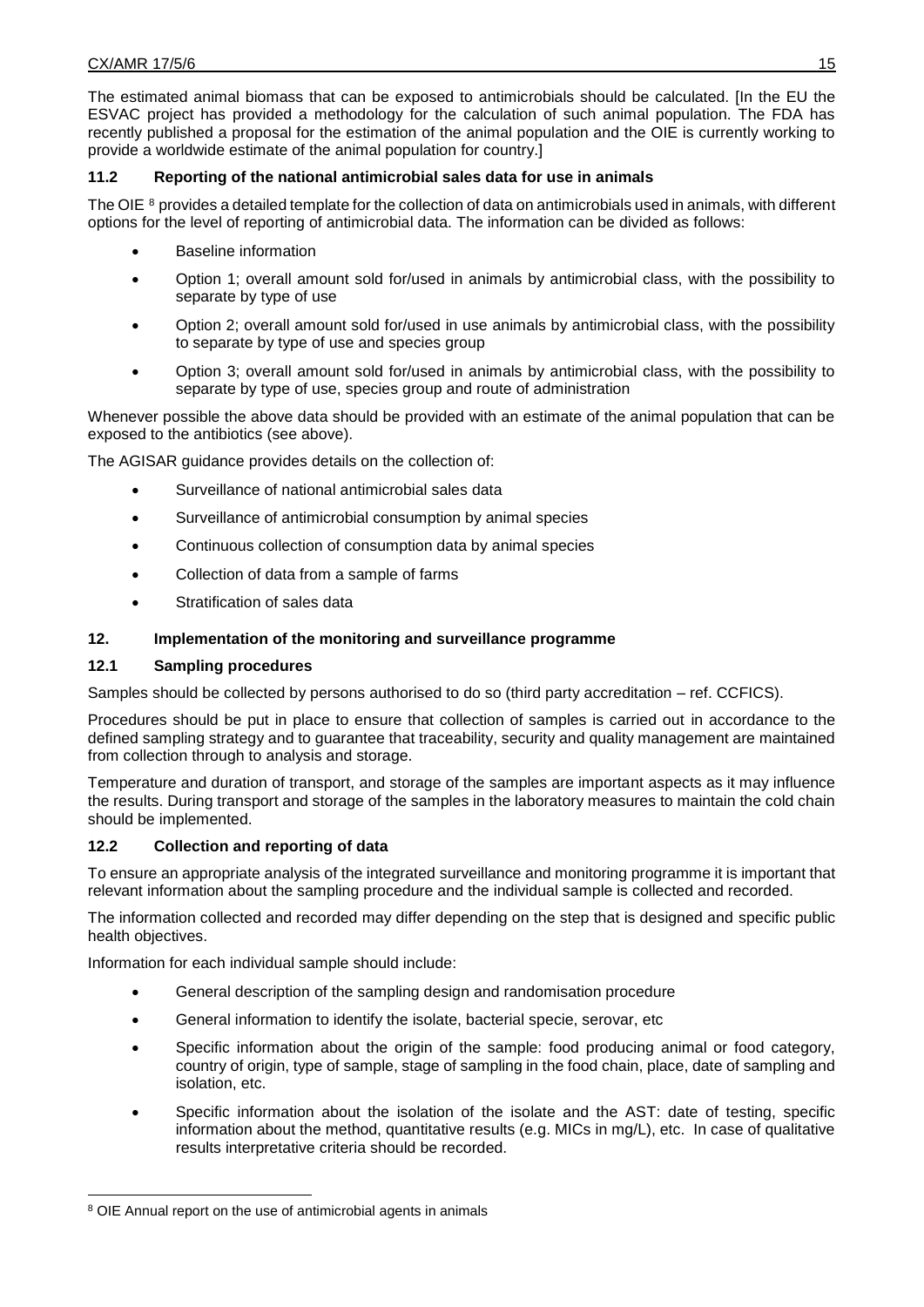# **12.3 Management of data**

To properly manage test results and data of the integrated monitoring and surveillance programme, a database that guarantees the security, confidentiality and integrity of the data is needed. At national level, one common database is preferred.

The database should allow the appropriate extraction of data when required and for expansion as the integrated monitoring and surveillance system improves.

Ongoing validation of the data should be ensured.

Ideally, data should be stored at isolate level including information about.

### **12.4 Analysis and reporting of results**

Reporting of results from the monitoring and surveillance system should be timely and preferably include information for each individual isolate, including information about microbiological methods used for isolation, the identification of the isolate, the bacterial species (serovar), specific information about the sampling (food category, place of sampling, sampling strategy, date of sampling), AST results, etc.

Antimicrobial susceptibility testing methods and interpretive criteria should be clearly described and differences transparently explained to show where data may and may not be directly comparable.

WHO AGISAR Guidelines provides detailed information about interpretation of antimicrobial susceptibility results, data analysis and reporting.

When results of PFGE, MLST, WGS or other DNA analysis for an individual isolate are available, tests for genetic linkage and homogeneity can be carried out between the isolate and resistant bacteria isolated from humans, agricultural, livestock and aquatic products and environment.

Results of AMR should be compared with results of AMU so that the data can be used when coming up with policies to ensure proper use of antimicrobials.

Information provided from monitoring and surveillance of AMR should be analyzed combined with information on the amounts of antimicrobial agents that are used in primary production in national settings, especially with regard to direct use associated with the food chain. Sources of such data include

Results of AMR monitoring and surveillance should be published annually. When available, summary reports about AMR in humans, agricultural, livestock and aquatic products and environment can be published.

### **12.5 Targeted investigation**

Targeted investigation which is not included in the routine AMR monitoring and surveillance programme may be needed at national or local level as risk management response to surveillance activities and actions, e.g. incorporating real-time "Critical Resistance" Alert Systems.

### **13. Review**

### **13.1 Integrated analysis of results**

Combined analysis of results and data of a programme of integrated surveillance of antimicrobial resistance in foodborne bacteria comprises the bringing together of antimicrobial use in humans and animals and antimicrobial resistance data across all sectors including humans, food-producing animals, retail foods, and the environment, and also provision of the detailed methodology of the surveillance system

### *Integration of data from foodborne human isolates*

Data from relevant human isolates should include data from those foodborne pathogens more relevant according to national epidemiological information (e.g. Salmonella, Campylobacter) and whenever possible commensal flora such as E. coli and potentially also Enterococcus from healthy humans. The surveillance of human clinical isolates should not only allow to follow trends in the occurrence of resistance to antimicrobials relevant for treatment but also to follow trends in the occurrence of resistance to other antimicrobials of public or animal health importance, and for the comparison with isolates from the food chain and the environment.

Isolates obtained for antimicrobial resistance surveillance should also include representative isolates from sporadic and outbreak foodborne disease cases.

Guidance on conducting antimicrobial resistance surveillance among isolates from humans is provided by the WHO Global Antimicrobial Resistance Surveillance System (GLASS).

### **13.2 Detection and evaluation of emerging risks**

*To be further elaborated.*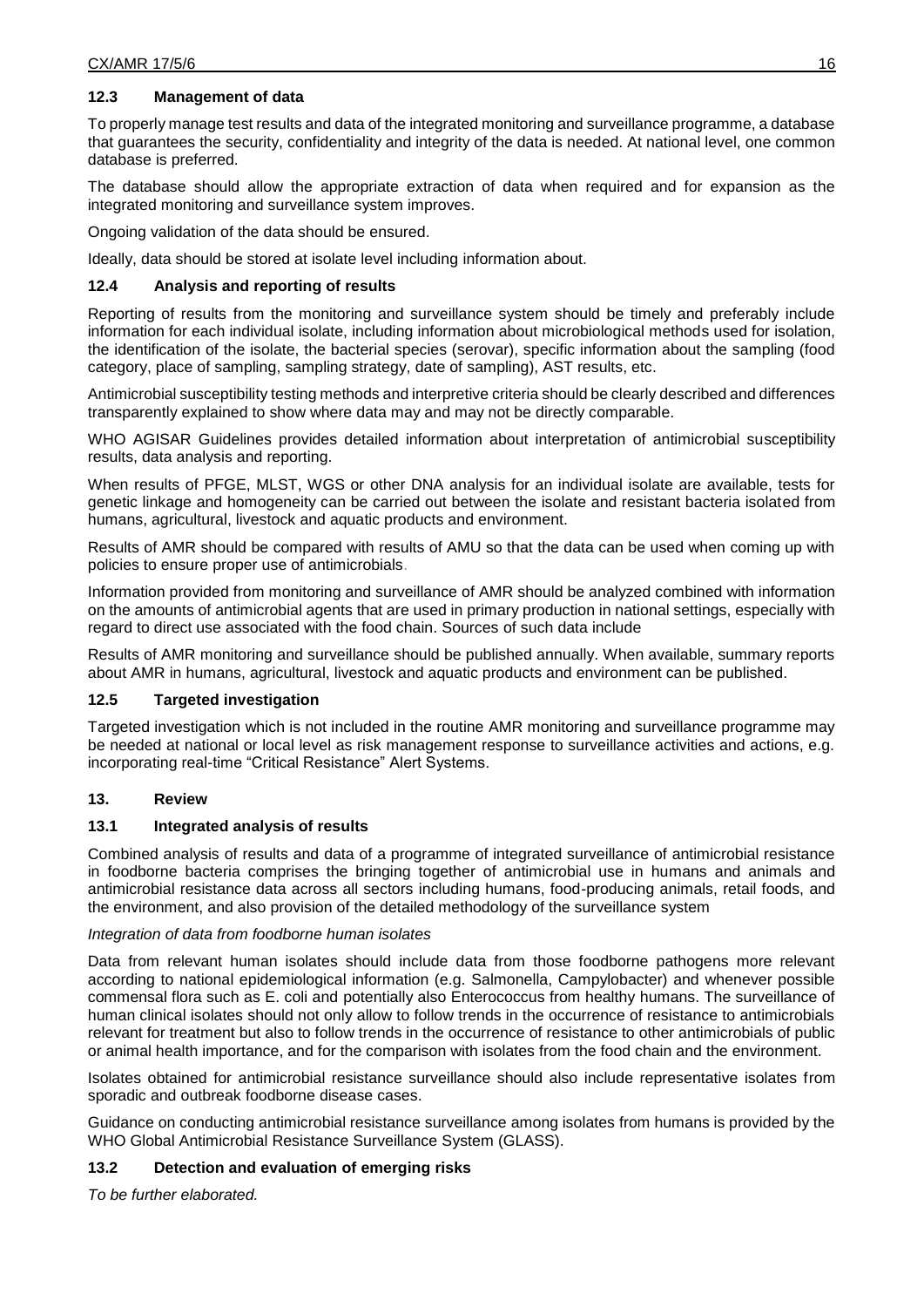### **13.3 Ineffective use**

The Competent Authority should have in place a pharmacovigilance programme for the reporting of adverse reactions to antimicrobials containing veterinary medicinal products and antimicrobial agents, including lack of the expected efficacy, so that this information can be used to review use with respect to the potential for AMR.

### **13.4 Operational research**

Investment in operational research in the national setting to improve the understanding and knowledge of AMR e.g. food source attribution studies.

### **14. Risk communication**

As part of broader risk communication plans for national strategies and action plans, there are specific demands in regards to communicating the results of ongoing surveillance programme – industry, consumers, international organisations etc.

### *Ref Codex Risk Analysis principles for governments and CAC/GL 77-2011.*

Value of consultative and risk communication processes in developing partnerships and achieving commitment to activities to optimize and reduce use of antimicrobials and preserve the effectiveness of antimicrobial agents in humans and animals.

*To be further developed.*

### **15. Training**

A tiered approach to implementation at the national level is required, proportional to each step. Programmes should aspire to effective use of available resources, technical capability and potential for cross-sector integration while seeking continuous improvement.

Training programs should include capacity to train the relevant personnel of the relevant competent authority in the different aspects of the monitoring and surveillance programme. This should also include capacity to train personnel in the capture, analyse and reporting of the monitoring and surveillance data.